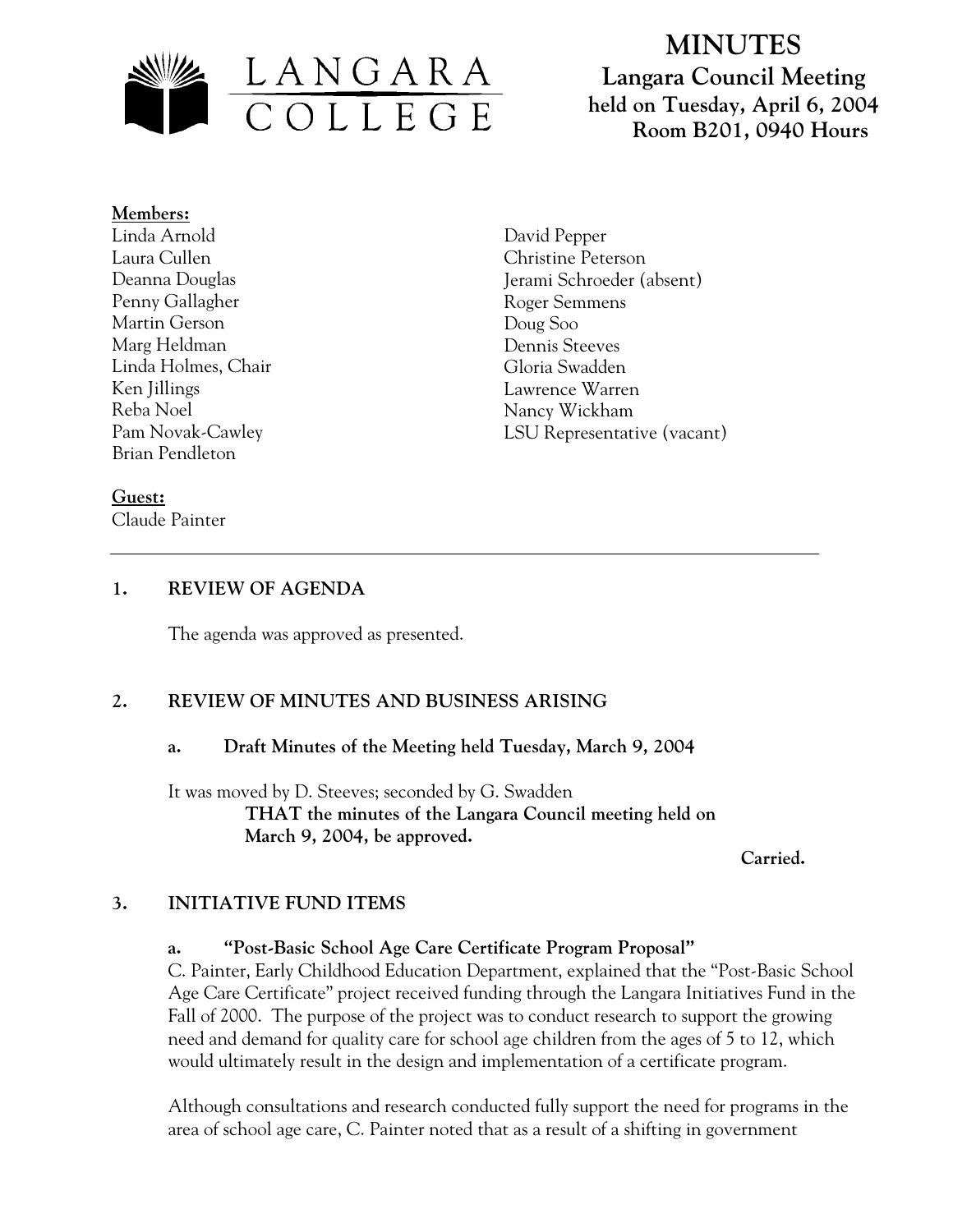priorities, it would not be prudent to pursue a Letter of Intent at this time. However, she reported that people have expressed interest in Continuing Education/Studies modular courses that could be designed to enrich existing programs and provide training. In addition, it was suggested that on-line programming could be considered to satisfy interest from out-of-province.

C. Painter was thanked for her report and L. Holmes recommended that she work with D. Soo to explore the possibility of CS programming opportunities.

## **4. CURRICULUM ITEMS**

#### **a. Education Council Meeting held February 17, 2004**

P. Novak-Cawley referenced the summary report for the Education Council meeting held February 17, 2004 and highlighted two items: (i) approval of the Film Arts program proposal and (ii) final revisions to the Final Exam Status list, of which the catalogue of all courses will reside in the offices of the Division Chairs.

#### **5. ACTION ITEMS**

#### **a. Draft Policy D1002 – Retirement and Post-Retirement Employment**

K. Jillings introduced draft policy D1002, "Retirement and Post-Retirement Employment" explaining that once approved, it will replace existing policy 4.1.5.1, dated 1984.

The draft policy was reviewed and the following points were noted during discussion:

- section 8.1 is in reference to early retirement as opposed to mandatory retirement (a minimum of six months notification to the President);
- section 5.4 is not intended to preclude employees beyond the age of 65 as specified in sections 5.6 and 5.7;
- an employee will not be eligible to purposefully access both an early retirement incentive and employment after such retirement (ie. "double-dip");
- need to consider what the appropriate length of time would be, if any, before a retiree may be considered for re-employment;
- need to give consideration to how employment in Continuing Studies, after retirement, might be addressed in this policy.

It was moved by K. Jillings; seconded by L. Warren

**THAT draft policy D1002 – Retirement and Post-Retirement be tabled until June 2004 to allow for a review of the policy in the context of the comments provided by Langara Council.** 

L. Warren noted that the intent of the motion is to provide K. Jillings and the Executive members with time to consider the discussion held at this meeting and to provide an opportunity for consultation if required.

The question was called on the motion and it was declared **Carried.**